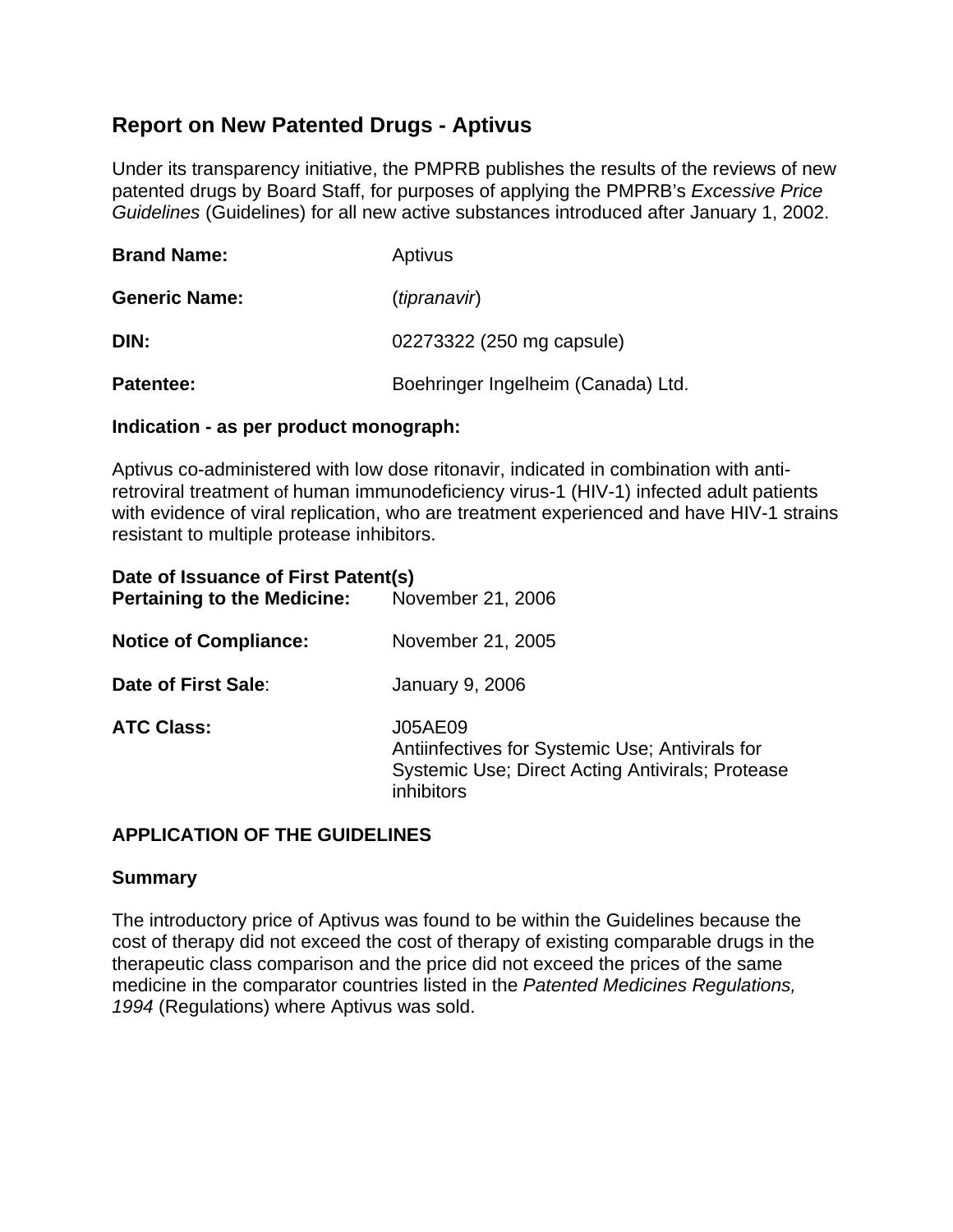#### **Scientific Review**

Aptivus is a new active substance and the PMPRB's Human Drug Advisory Panel (HDAP) recommended that Aptivus be classified as a category 3 new medicine (provides moderate, little or no therapeutic advantage over comparable medicines).

The Therapeutic Class Comparison (TCC) test of the Guidelines provides that the price of a category 3 new drug product cannot exceed the prices of other drugs that treat the same disease or condition. Comparators are generally selected from among existing drug products in the same 4th level of the World Health Organization (WHO) Anatomical Therapeutic Chemical (ATC) System that are clinically equivalent in addressing the approved indication. See the PMPRB's *Compendium of Guidelines, Policies and Procedures* for a more complete description of the Guidelines and the policies on TCCs.

The HDAP identified Fuzeon (*enfuvirtide*) as a comparator to Aptivus. Fuzeon has also been studied in the treatment-experienced of HIV patients. Protease inhibitors were not considered appropriate comparators since Aptivus is indicated for patients who have failed protease inhibitor treatment.

The Guidelines provide that the dosage recommended for comparison purposes will normally not be higher than the maximum of the usual recommended dosage. The recommended comparable dosage regimens for Aptivus and the comparator Fuzeon are based on respective product monographs and comparative clinical trial data as well as guidelines relevant to the subject matter.

#### **Price Review**

Under the Guidelines, the introductory price of a new category 3 drug product will be presumed to be excessive if it exceeds the price of all of the comparable drug products in the TCC test, or if it exceeds the prices of the same medicine in the seven countries listed in the Regulations.

The price of Aptivus 250 mg capsule was within the Guidelines as the cost per treatment did not exceed the cost per treatment of the comparator medicine.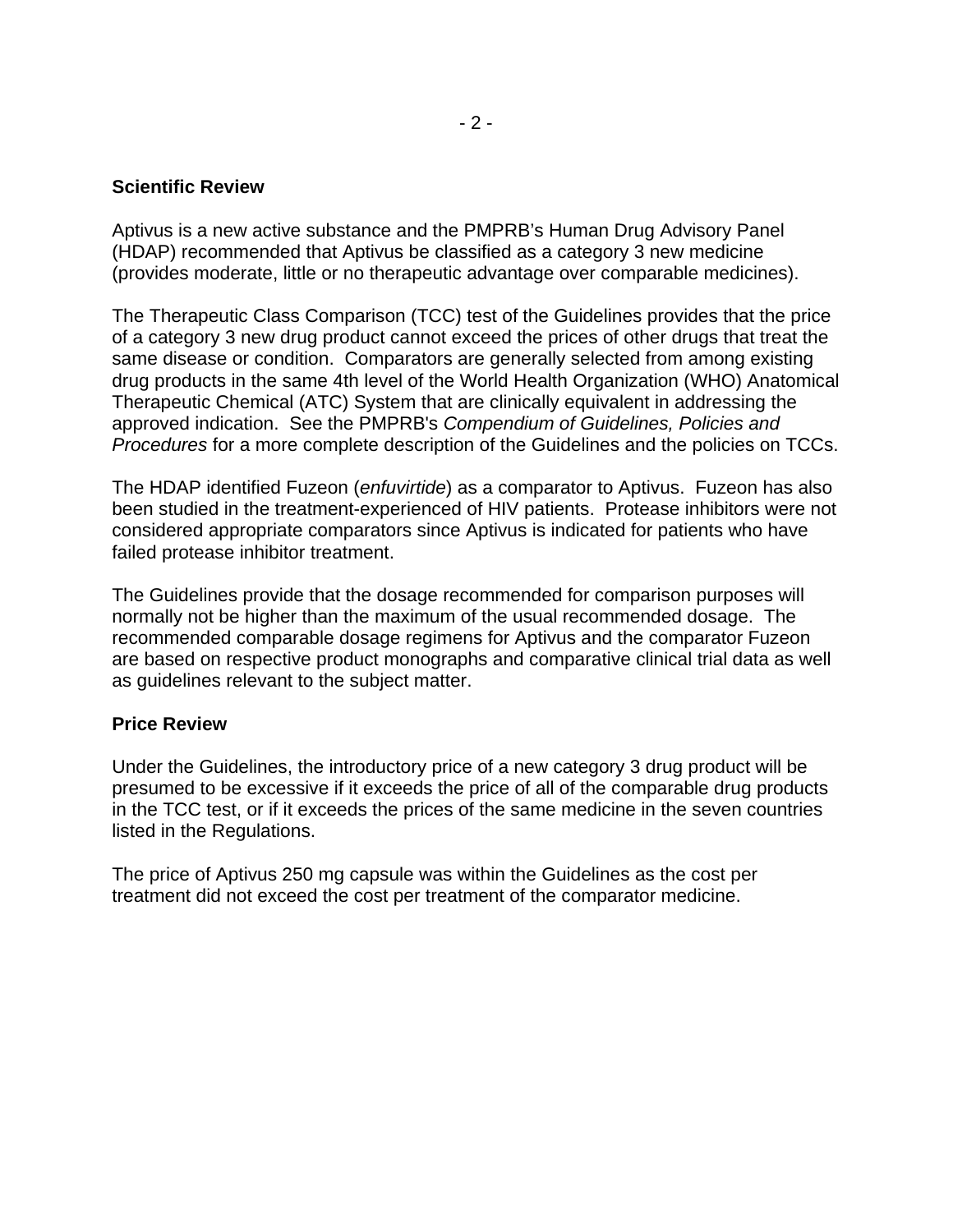## **Introductory Period (January to June 2006)**

| <b>Name</b>                                                   | <b>Strength</b>                  | <b>Dosage</b><br>Regimen | <b>Unit Price</b>                         | Cost per<br><b>Treatment</b><br>(per day) |
|---------------------------------------------------------------|----------------------------------|--------------------------|-------------------------------------------|-------------------------------------------|
| Aptivus ( <i>tipranavir</i> )<br><b>Norvir</b><br>(ritonavir) | 250 mg capsule<br>100 mg capsule | 4 capsules<br>4 capsules | $$8.2500^{(1)}$$<br>+<br>$$1.3354^{(2)}$$ | \$33.0000<br>\$5.3416<br>\$38.3416        |
| Fuzeon<br>(enfuvirtide)                                       | 108 mg vial                      | 1 vial                   | $$39.7600^{(2)}$                          | \$39.7600                                 |

Sources:

(1) Publicly available price as per the Regulations

(2) Liste de médicaments, Régie de l'assurance maladie du Québec, Février 2006

In 2006, Aptivus was being sold in six of the seven countries listed in the Regulations, namely France, Germany, Sweden, Switzerland, United Kingdom and the United States. In compliance with the Guidelines, the price in Canada did not exceed the range of prices in those countries. The price of Aptivus in Canada was the lowest of those countries.

*Where comparators and dosage regimens are referred to in the Summary Reports, they have been selected by the PMPRB Staff and the HDAP for the purpose of carrying out the PMPRB's regulatory mandate, which is to review the prices of patented medicines sold in Canada to ensure that such prices are not excessive. The publication of these reports is also part of the PMPRB's commitment to make its price review process more transparent.* 

*The information contained in the PMPRB's Summary Reports should not be relied upon for any purpose other than its stated purpose and is not to be interpreted as an endorsement, recommendation or approval of any drug nor is it intended to be relied upon as a substitute for seeking appropriate advice from a qualified health care practitioner.*